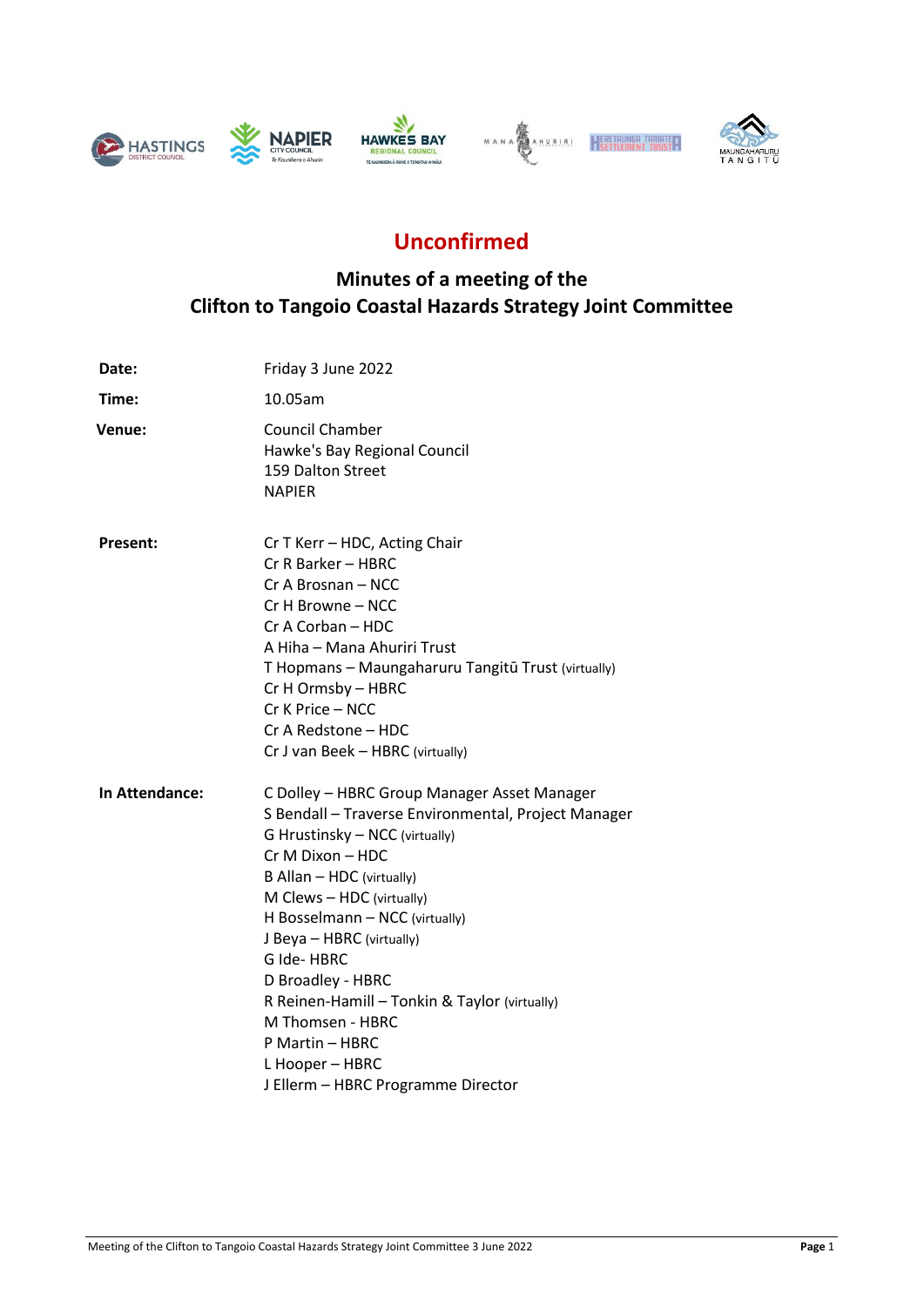## **1. Welcome/Karakia /Apologies/Notices**

The Acting Chair Tania Kerr welcomed everyone to the meeting and Allana Hiha opened with a karakia. There were no apologies.

## **2. Conflict of Interest Declarations**

There were no conflicts of interest declared.

## **3**. **Confirmation of Minutes of the Clifton to Tangoio Coastal Hazards Strategy Joint Committee meeting held on 8 April 2022**

#### CLI22/22 **Resolution:**

Minutes of the Clifton to Tangoio Coastal Hazards Strategy Joint Committee meeting held on Friday, 8 April 2022, a copy having been circulated prior to the meeting, were taken as read and confirmed as a true and correct record.

> **Redstone/Brosnan CARRIED**

#### **4. Actions from previous joint committee meetings**

Chris Dolley introduced this item which was taken as read

## CLI23/22 **Resolution:**

That the Clifton to Tangoio Coastal Hazards Strategy Joint Committee receives and notes the *Actions from previous Joint Committee meetings* staff report*.*

> **Kerr/Price CARRIED**

## **5. Call for minor items not on the agenda**

## CLI24/22 **Resolution:**

That the Clifton to Tangoio Coastal Hazards Strategy Joint Committee accepts the following *Minor items not on the agenda* for discussion as Item 9:

| Topic                                   | <b>Raised by</b> |
|-----------------------------------------|------------------|
| Waimarama sea wall consultation process | Tania Kerr       |

**Kerr/Brown CARRIED**

#### **6. Project Manager's update**

Simon Bendall introduced this item which was taken as read. Discussions highlighted:

- The Memorandum of Transition has now been signed by all Councils there was one minor change to the section covering the consultation process
- The communication plan for the strategy, particularly relating to tangata whenua, needs to continue and to be strengthened.

#### CLI25/22 **Resolution:**

That the Clifton to Tangoio Coastal Hazards Strategy Joint Committee receives and notes the *Project Manager's update*.

> **Browne/Ormsby CARRIED**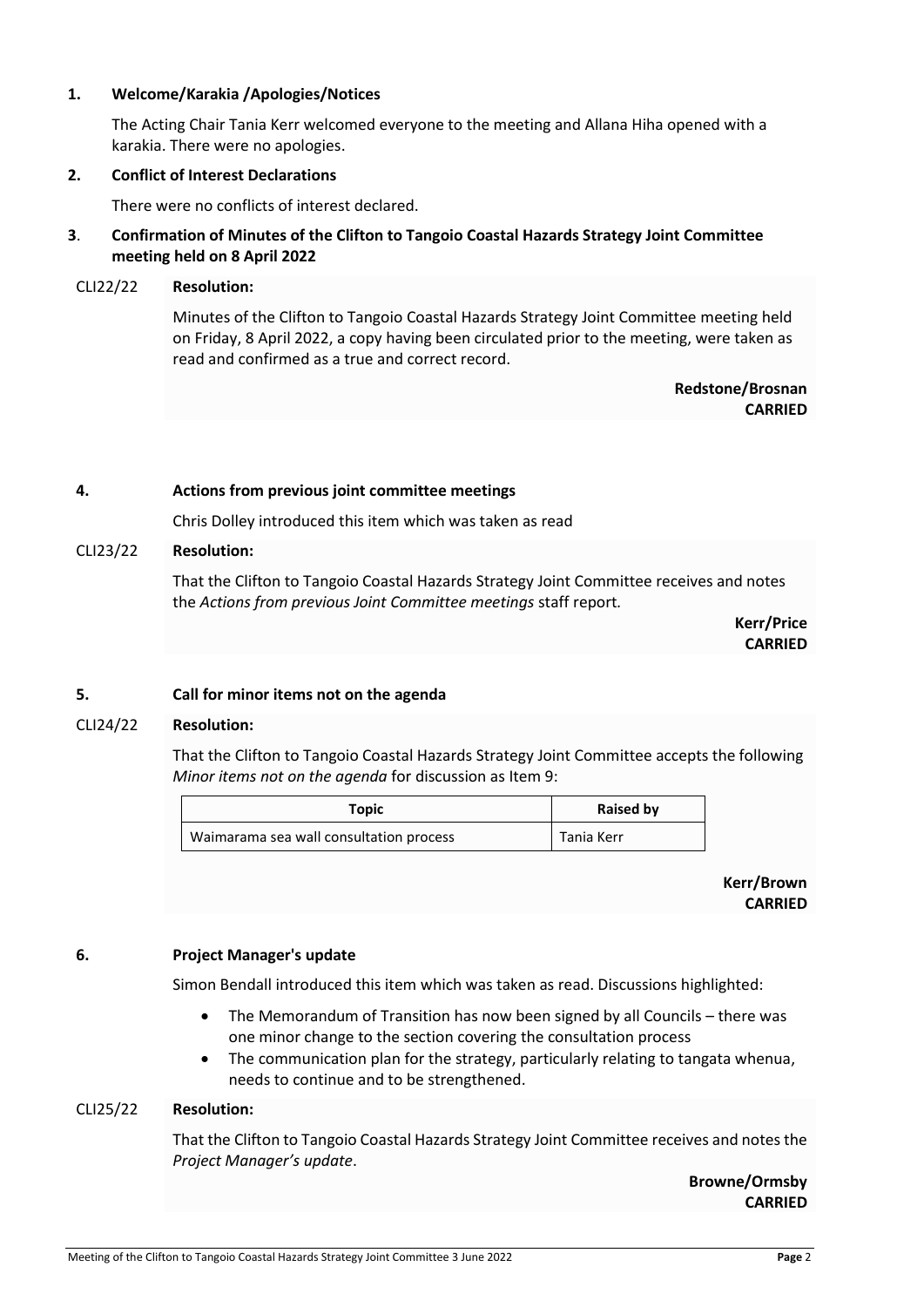## **7. Current Coastal Projects update**

Simon introduced this item noting that this is now in written format rather than verbal. Discussions included:

• Haumoana 18 (H18) sea/retaining wall is now the subject of public consultation by HDC; HBRC are actively discussing this with HDC

#### CLI26/22 **Resolution:**

That the Clifton to Tangoio Coastal Hazards Strategy Joint Committee receives the *Current coastal projects update.*

> **Barker/Redstone CARRIED**

#### **8. Mātauranga Māori workstream scope**

Simon introduced this item with highlights of the discussion being:

- This workstream has been developed to seek better integration of Mātauranga Māori with the Strategy, and to address some of the shortcomings identified with mana whenua engagement to date.
- The scope includes having an external resource /consultant available to support and resource ongoing input by mana whenua into the Coastal Strategy
- It was suggested that the project budget also provide support for mana whenua consultation.
- A working group consisting of Joint Committee members, TAG and HBRC Māori Partnerships Team is to be formed to progress this workstream, and that group will need to develop an appointment process for the consultant/s. A funding model for the workstream will also need to be considered

## CLI27/22 **Resolution:**

CLI28/22 **Resolution:**

That the Clifton to Tangoio Coastal Hazards Strategy Joint Committee receives and notes the *Mātauranga Māori workstream scope* staff report.

> **Ormsby/Hiha CARRIED**

## **10. Tonkin + Taylor Hawke's Bay Coastal Strategy implementation approaches and indicative costs for Planned Retreat**

| ULIZO/ZZ | ncsviuuvii.                                                                                                                        |                                                                                                                                                                                                                                                                               |                                                                                                        |  |  |
|----------|------------------------------------------------------------------------------------------------------------------------------------|-------------------------------------------------------------------------------------------------------------------------------------------------------------------------------------------------------------------------------------------------------------------------------|--------------------------------------------------------------------------------------------------------|--|--|
|          | General subject of the item to<br>be considered                                                                                    | Reason for passing this resolution                                                                                                                                                                                                                                            | Grounds under section 48(1) for the<br>passing of the resolution                                       |  |  |
|          | Tonkin + Taylor Hawke's<br><b>Bay Coastal Strategy</b><br>Implementation<br>approaches and indicative<br>costs for planned retreat | s7(2)(d) That the public conduct of this agenda item<br>would be likely to result in the disclosure of<br>information where the withholding of the<br>information is necessary to avoid prejudice to<br>measures protecting the health or safety of<br>members of the public. | The Council is specified, in the<br>First Schedule to this Act, as a<br>body to which the Act applies. |  |  |
|          |                                                                                                                                    | s7(2)(e) That the public conduct of this agenda item<br>would be likely to result in the disclosure of<br>information where the withholding of the<br>information is necessary to avoid prejudice to<br>measures that prevent or mitigate loss to members<br>of the public.   |                                                                                                        |  |  |
|          |                                                                                                                                    | s7(2)(i) That the public conduct of this agenda item<br>would be likely to result in the disclosure of<br>information where the withholding of the<br>information is necessary to prevent the disclosure                                                                      |                                                                                                        |  |  |